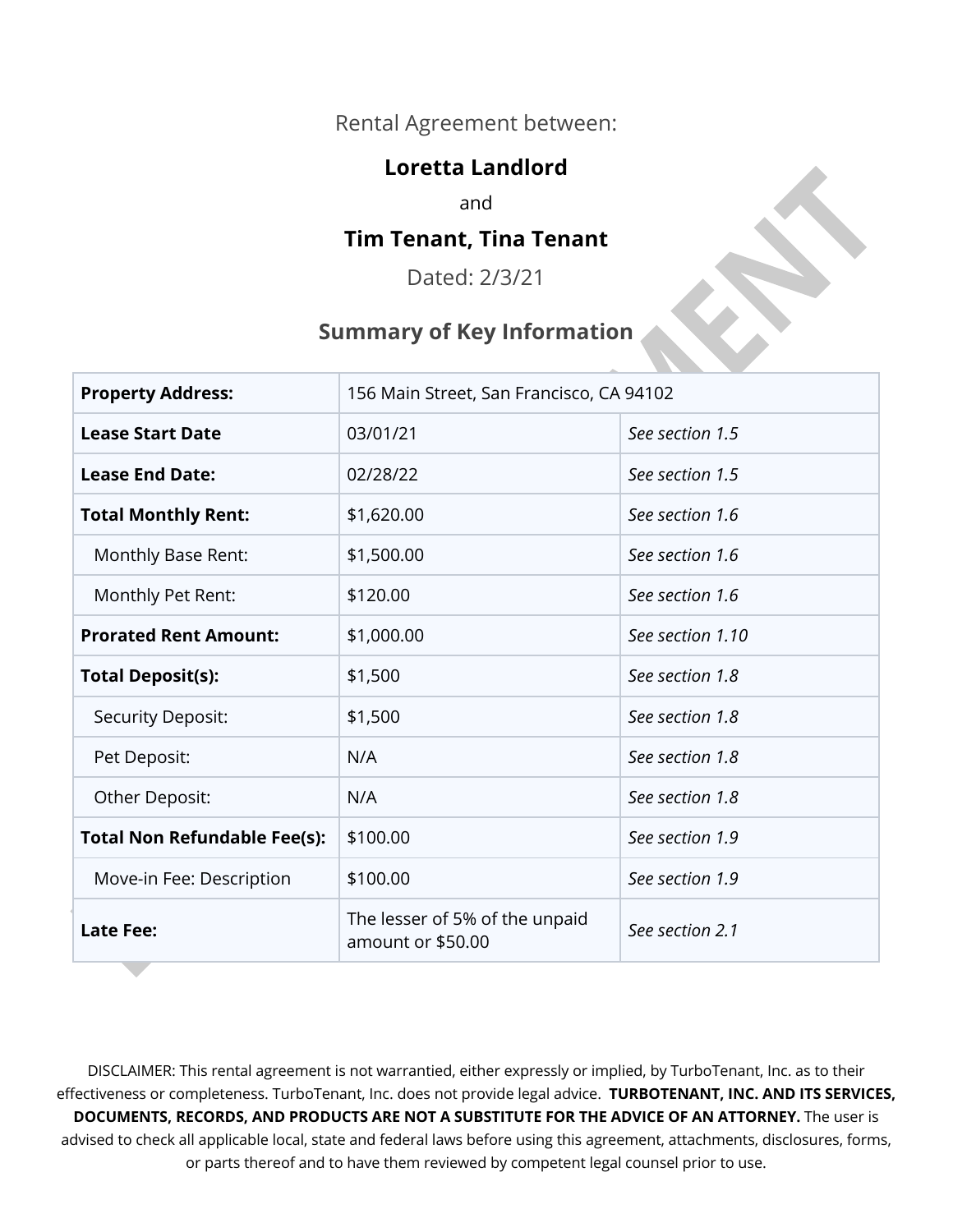The above summary table is provided as a reference. The Agreement will control if there is a conflict.

# California Residential Rental Agreement

# **1. GENERAL INFORMATION**

#### 1.1 DATE

The Date of this Agreement is **02/3/11.** 

#### 1.2 TENANT(S)

The Tenant(s) herein is/are:

| <b>Tenant Name</b> | <b>Tenant Email</b> | <b>Tenant Phone</b> |
|--------------------|---------------------|---------------------|
| Tim Tenant         | tim@example.com     | 555-555-5555        |
| Tina Tenant        | tina@example.com    | 555-555-5555        |

If more than one person is named above as Tenant, all persons named shall have joint and several liability as to the obligations of Tenant herein, and all references to Tenant, although stated in the singular, shall apply as appropriate as if written in the plural.

The address of Tenant, for purposes of mailing notices is:

#### **1200 Broadway Ave. Unit #104 Miami, FL 33109**

## 1.3 LANDLORD

The Landlord herein is:

| <b>Landlord Name</b> | <b>Landlord Email</b> | <b>Landlord Phone</b> |
|----------------------|-----------------------|-----------------------|
| Loretta Landlord     | loretta@example.com   | 555-555-5555          |

Landlord manages the Premises as the owner. Landlord is authorized to accept service of process, notices and demands.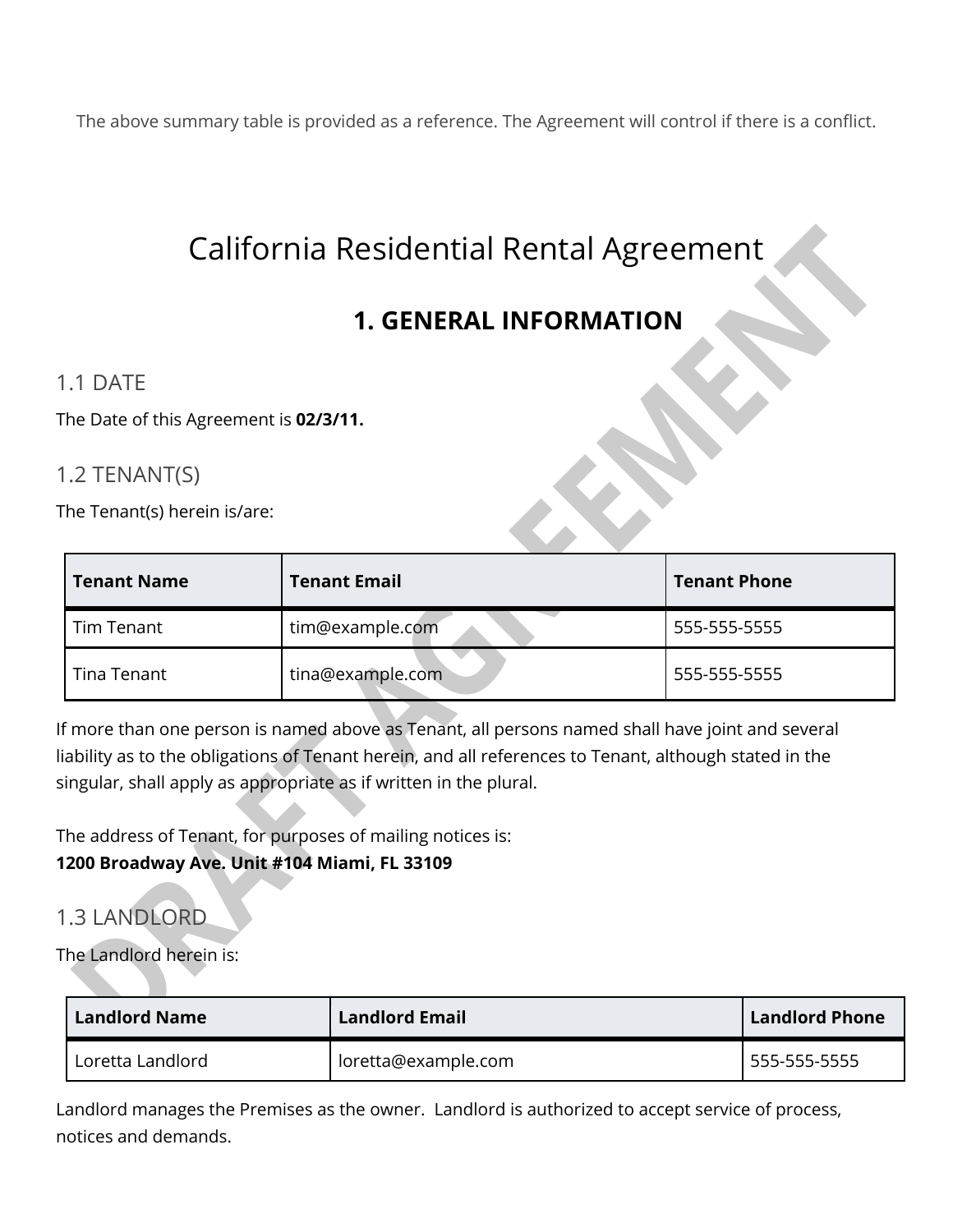The address of Landlord, for purposes of mailing payments and notices, is: **PO Box 123, San Francisco, CA 94102**

#### 1.4 RENTAL PROPERTY

The Rental Property herein, known as (the "Premises") is the structure or the part of a structure that is used as a home, residence, or sleeping place by the Tenant who maintains a household there:

| <b>Property Address</b> | Unit / Apt # | City          | <b>State</b> | <b>ZIP</b> |
|-------------------------|--------------|---------------|--------------|------------|
| 1200 Broadway Ave.      | Unit #104    | San Francisco | CA           | 94102      |

#### 1.5 TERM OF LEASE

The Term of Lease herein shall be as follows:

Lease Start Date:3/01/2

Lease Type:

- ❏ **Month-to-Month:** a month-to-month lease terminates by Landlord or Tenant giving the other party to this Agreement thirty days written notice
- ✓ **Fixed Term:** for a period ending on: 2/28/22

In the event Fixed Term is selected above, upon expiration of term, Landlord and Tenant agree that the following shall occur by default:

#### ✓ **Continue as Month-to-Month**

The lease shall automatically be renewed on a month-to-month basis.

#### ❏ **Terminate**

The lease shall automatically terminate at the conclusion of the initial term of tenancy.

#### 1.6 RENT

Rent for the term hereof shall be payable on the 1st day of each month of the term (Due Date), in equal installments of ONE THOUSAND SIX HUNDRED AND TWENTY DOLLARS (\$1620.00)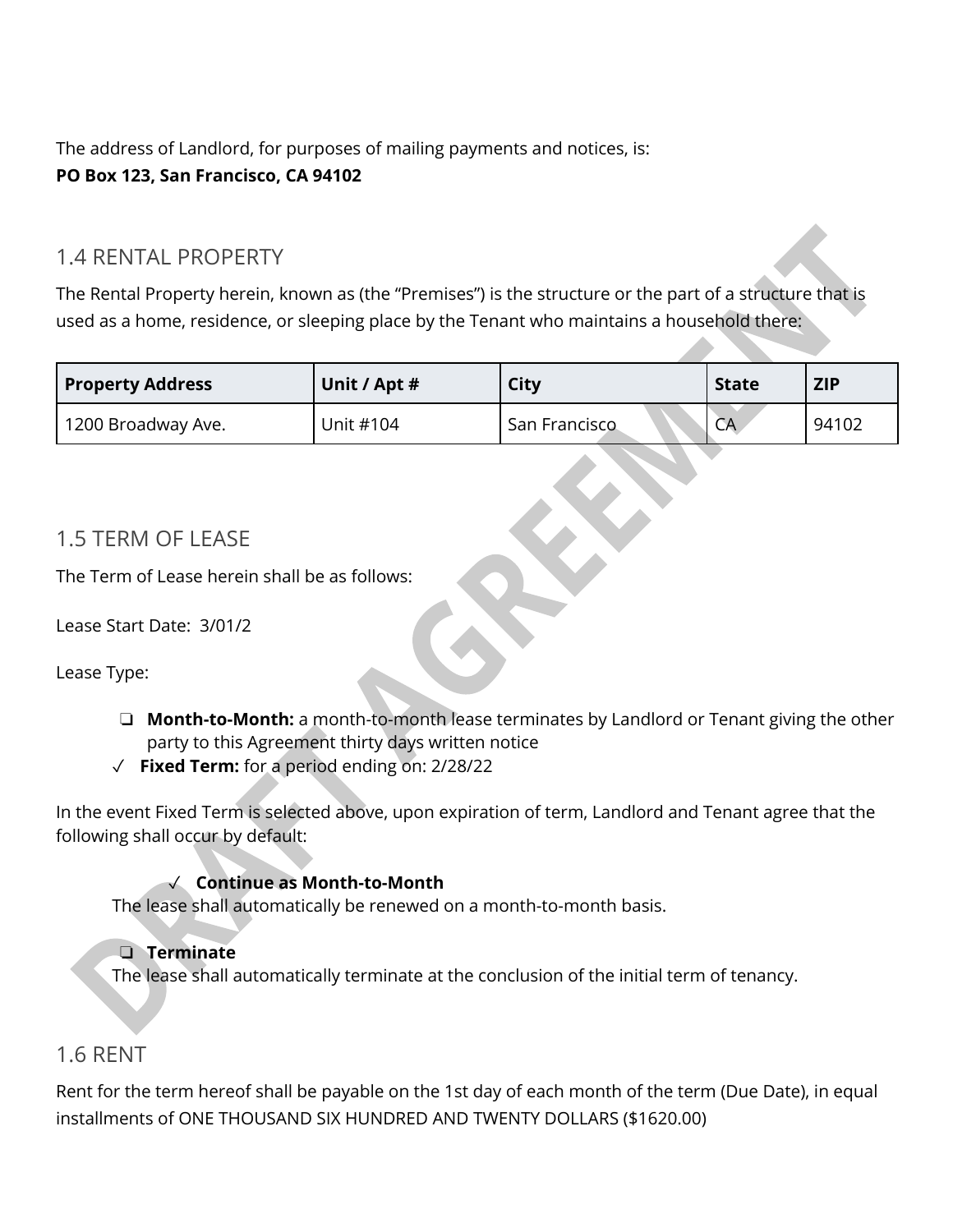| Monthly Base Rent:           | \$1,500.00 |
|------------------------------|------------|
| Additional Monthly Pet Rent: | \$120.00   |
| Total Monthly Rent:          | \$1,620.00 |

#### 1.7 FORM OF RENT PAYMENTS

All payments shall be made to Landlord without demand at Landlord's mailing address such that they can be received on or before the Due Date. Landlord's acceptance of rent from a person other than the named Tenant shall not be a waiver of any right and shall not constitute acceptance of such person as a Tenant. Upon Landlord's receipt of a cash rental payment, Landlord shall provide a written receipt to Tenant and record the payment date and amount in a record book. All rent payments should be made via one of the following methods:

| <b>Payments Allowed:</b> | Cash<br>Personal Check<br>Money Order<br>□<br>Cashier's Check<br>√ ACH / Direct Deposit (Landlord will provide deposit/account<br>information)<br>Online Payments via TurboTenant<br>Online Payments via<br>payment service |
|--------------------------|-----------------------------------------------------------------------------------------------------------------------------------------------------------------------------------------------------------------------------|
|--------------------------|-----------------------------------------------------------------------------------------------------------------------------------------------------------------------------------------------------------------------------|

# 1.8 SECURITY DEPOSIT AND OTHER DEPOSITS

Upon the due execution of this Agreement, Tenant shall deposit with Landlord the following deposit amount(s):

| Security Deposit: | \$1,500.00 |
|-------------------|------------|
| Pet Deposit:      | N/A        |
| Other Deposit:    | N/A        |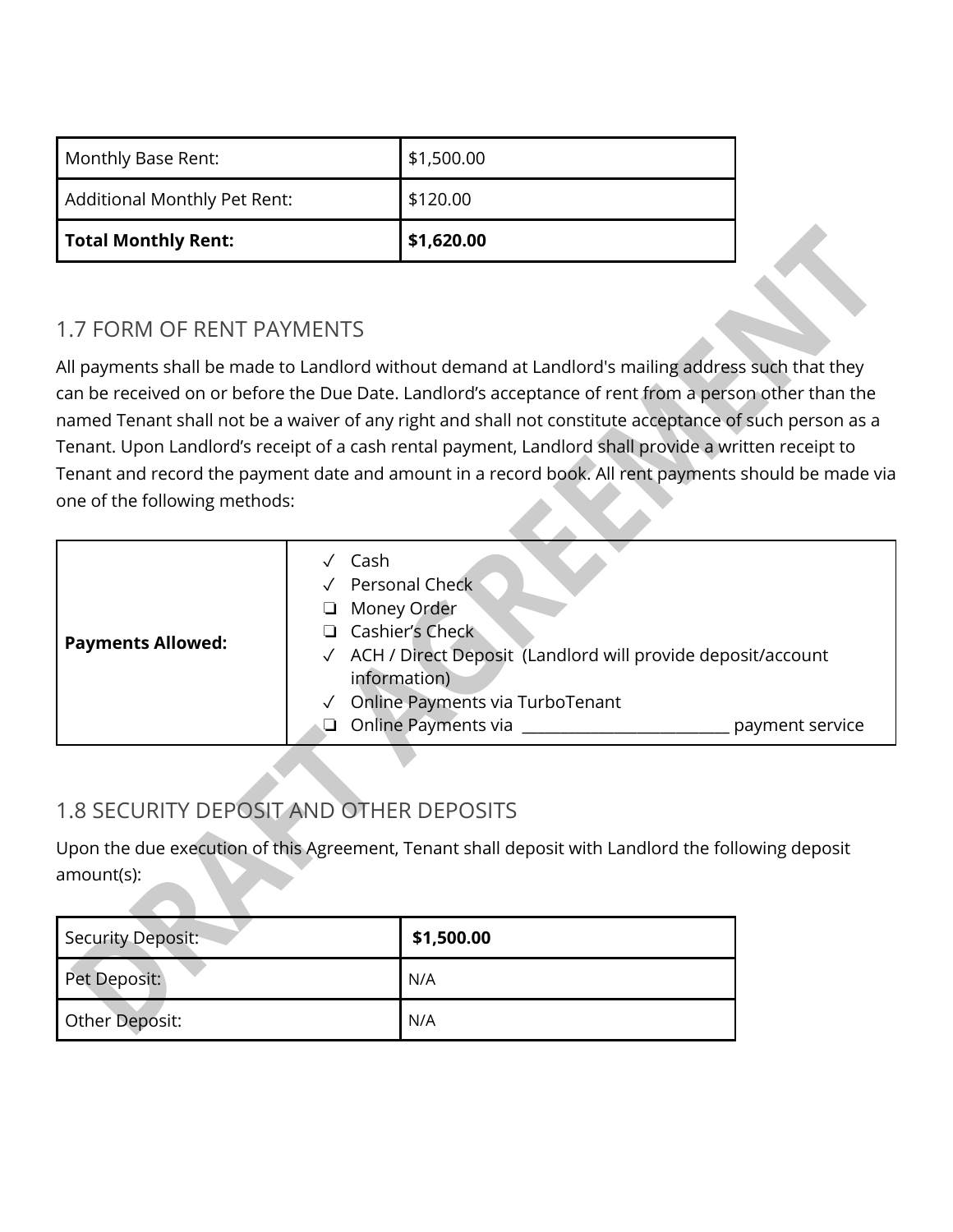#### 1.9 NONREFUNDABLE FEES

Upon the due execution of this Agreement, Tenant shall pay to Landlord the following nonrefundable fee(s):

| \$100.00<br>Move-in Fee: |
|--------------------------|
|--------------------------|

#### 1.10 PRORATED RENT

Upon the due execution of this Agreement, Tenant shall pay to Landlord the following rent amount representing the amount due for the partial first month of the Term of Lease:

| Prorated Rent: | \$1,000.00 |  |
|----------------|------------|--|
|                |            |  |

### 1.11 UTILITIES AND SERVICES

Landlord and Tenant agree that utilities and other services will be the responsibility of, and paid for by, Tenant, as additional rent, as outlined below:

| <b>Utility or Service</b> | <b>Responsibility</b> |
|---------------------------|-----------------------|
| Electric                  | Tenant                |
| Gas                       | Tenant                |
| Water                     | Tenant                |
| Sewer / Septic            | Landlord              |
| Trash                     | Landlord              |
| Lawn Care                 | Tenant                |
| <b>Snow Removal</b>       | N/A                   |
| <b>HOA or Condo Dues</b>  | Tenant                |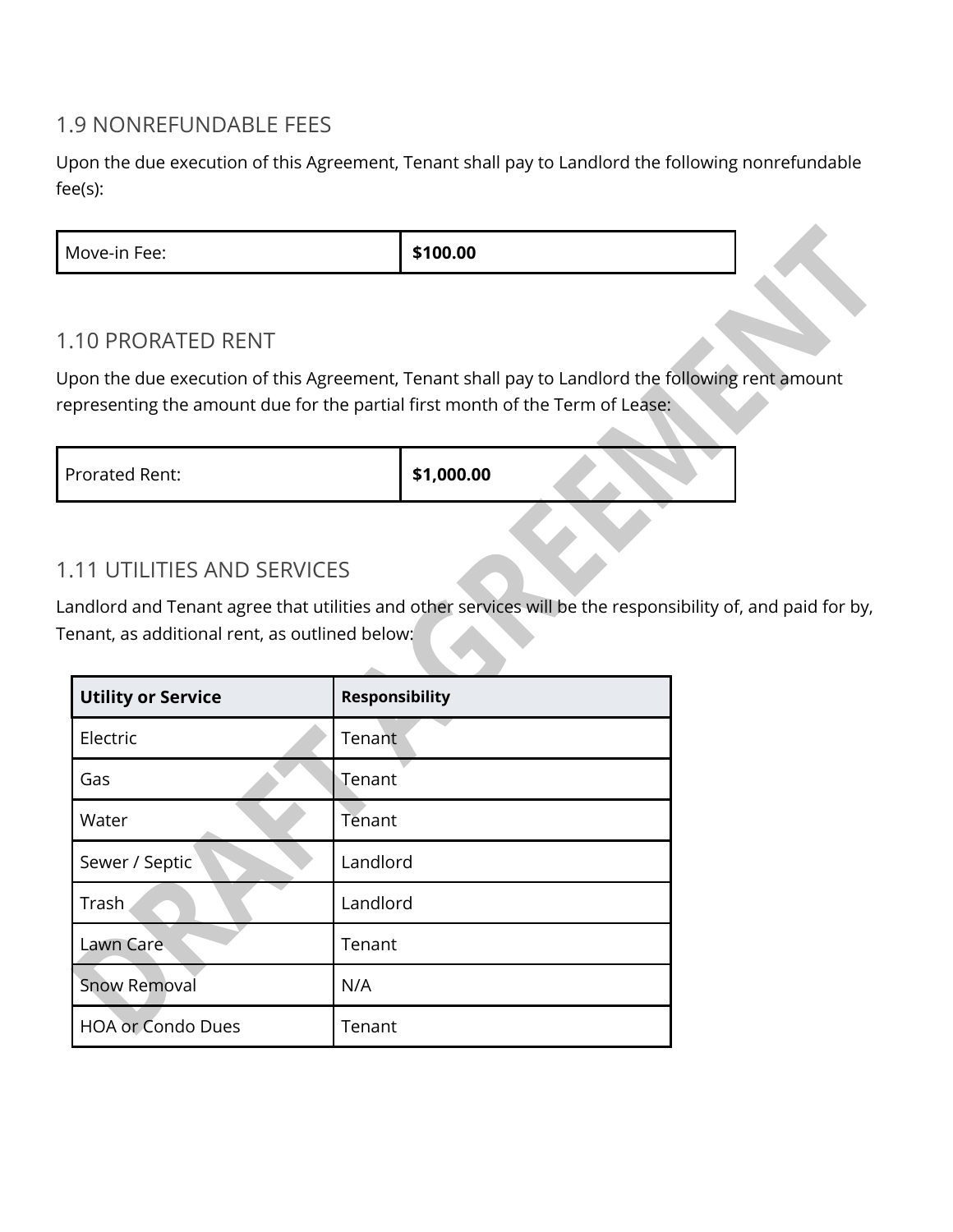Tenant's obligation to pay the above named utilities shall include any and all seasonal fees, late fees, installation or connection fees and maintenance charges. Failure by Tenant to comply with the above responsibility for utilities will constitute a default in the terms of this Agreement and Landlord may terminate this Agreement. If Tenant fails to notify the service provider or does not assume responsibility of billing as of the effective date of the Agreement start or cancels the utilities prior to the date of Agreement termination, which results in the account being billed to Landlord, Tenant's utilities will be paid and charged back to Tenant as additional rent.

### 1.12 ADDITIONAL OCCUPANTS

In addition to Tenant, the following individuals (if any) may occupy the Premises:

| <b>Additional Occupant Name</b> | Age | Relationship               |
|---------------------------------|-----|----------------------------|
| Jade Tenant                     |     | Daughter                   |
| Lauren Tenant                   | 12  | Daughter-in-law, part time |

## 1.13 PETS

- ❏ Tenant shall not bring, keep, "baby-sit", or maintain any pet on the Premises.
- ✓ **This agreement grants permission to Tenant to keep the below named pet(s), subject to the following:**

| Type (dog, cat, etc.) | <b>Breed</b>                | Weight (lbs) | <b>Age (years)</b> |
|-----------------------|-----------------------------|--------------|--------------------|
| Dog                   | Soft-Coated Wheaten Terrier | 30           |                    |

Tenant agrees that Landlord has the right to remove a pet permanently from the Premises if pet becomes a nuisance, causes disturbances, or damages the Premises or personal property belonging to the Premises. Pets of guests are not allowed on the Premises.

# 1.14 SMOKING

The Premises are designated as a property where smoking is:

#### ✓ **Not Permitted**

- ❏ Permitted
- ❏ Permitted Outdoors Only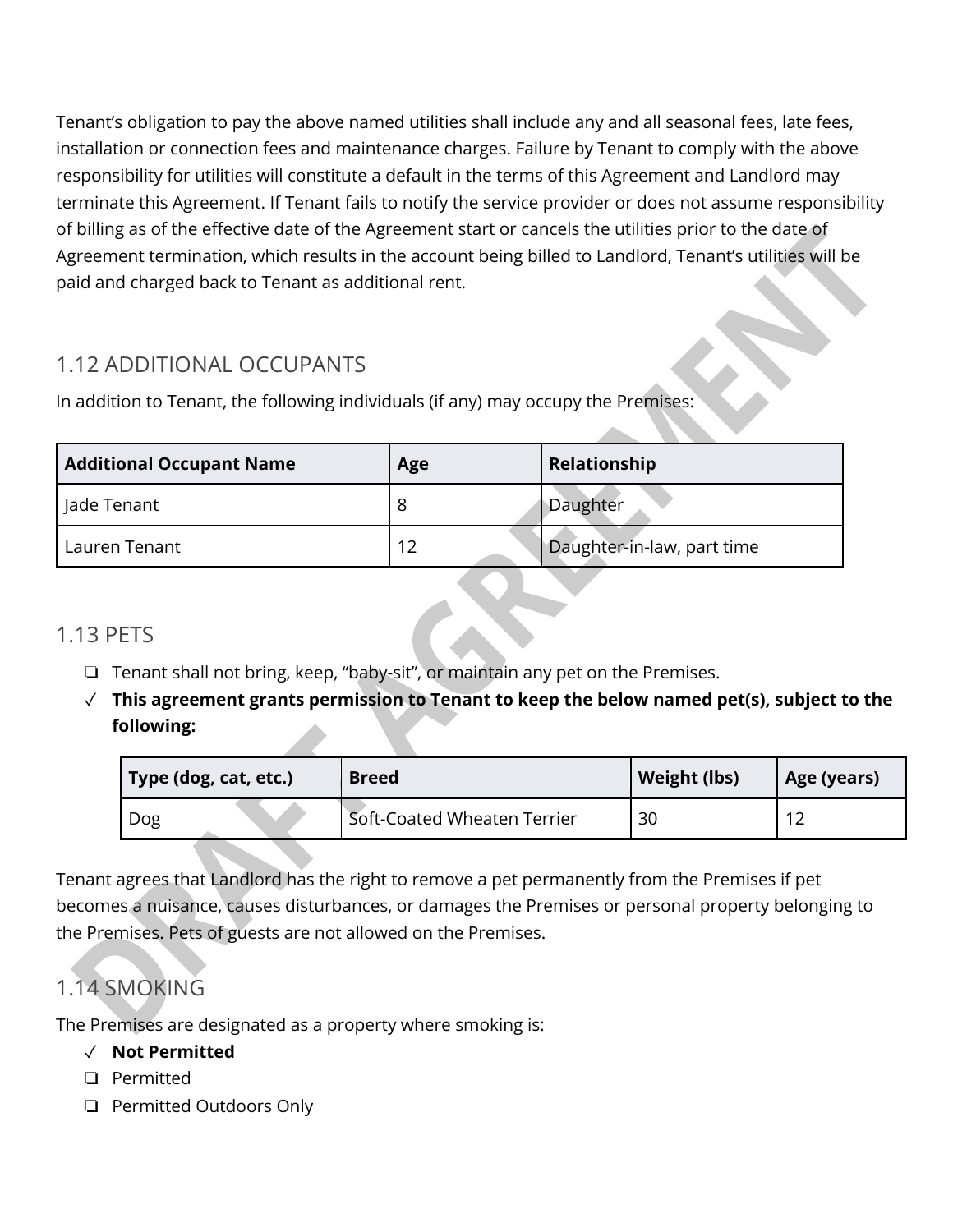For the purposes of clarifying and restricting its use, the term "Smoking" includes the use of cigarettes, pipes, cigars, electronic vaporizing or aerosol devices, or other devices intended for the inhalation of tobacco, marijuana, or similar substances. Tenant understands and agrees that any damage caused by smoking shall not constitute ordinary wear and tear. Landlord may deduct from Tenant's security deposit all damages and/or costs for the cleaning or repairing of any damage caused by or related to smoking, including but not limited to: deodorizing the Premises, sealing and painting the walls and ceiling, and/or repairing or replacing the carpet and pads.

### 1.15 TENANT INSURANCE

Landlord shall not insure Tenant for any personal injury or property damage. Tenant is:

- ✓ **Required to buy and maintain renters or liability insurance. Tenant shall provide Landlord with evidence of required insurance prior to Tenant moving into Premises and upon request during the Term.**
- ❏ Not required to buy renters or liability insurance, however it is strongly recommended to protect Tenant, Tenant's family, Tenant's invitees, and/or guests, and all personal property on the Premises and/or in any common areas from any and all damages.

#### 1.16 KEYS

Tenant acknowledges receipt of the following keys:

| <b>Key Type</b>    | <b>Number of Copies</b> |
|--------------------|-------------------------|
| Property           | 3                       |
| Garage Door Opener | 2                       |
| Mailbox            |                         |
| Other (Specify:    | 0                       |

Tenant shall return these keys, garage door openers, and all copies made of these keys to Landlord upon termination of the Agreement. Tenant is responsible for the cost of rekeying if all keys are not returned upon vacating.

## 1.17 ADDITIONAL TERMS

The following additional terms will become a part of this Agreement and will supersede any conflicting terms of this Agreement: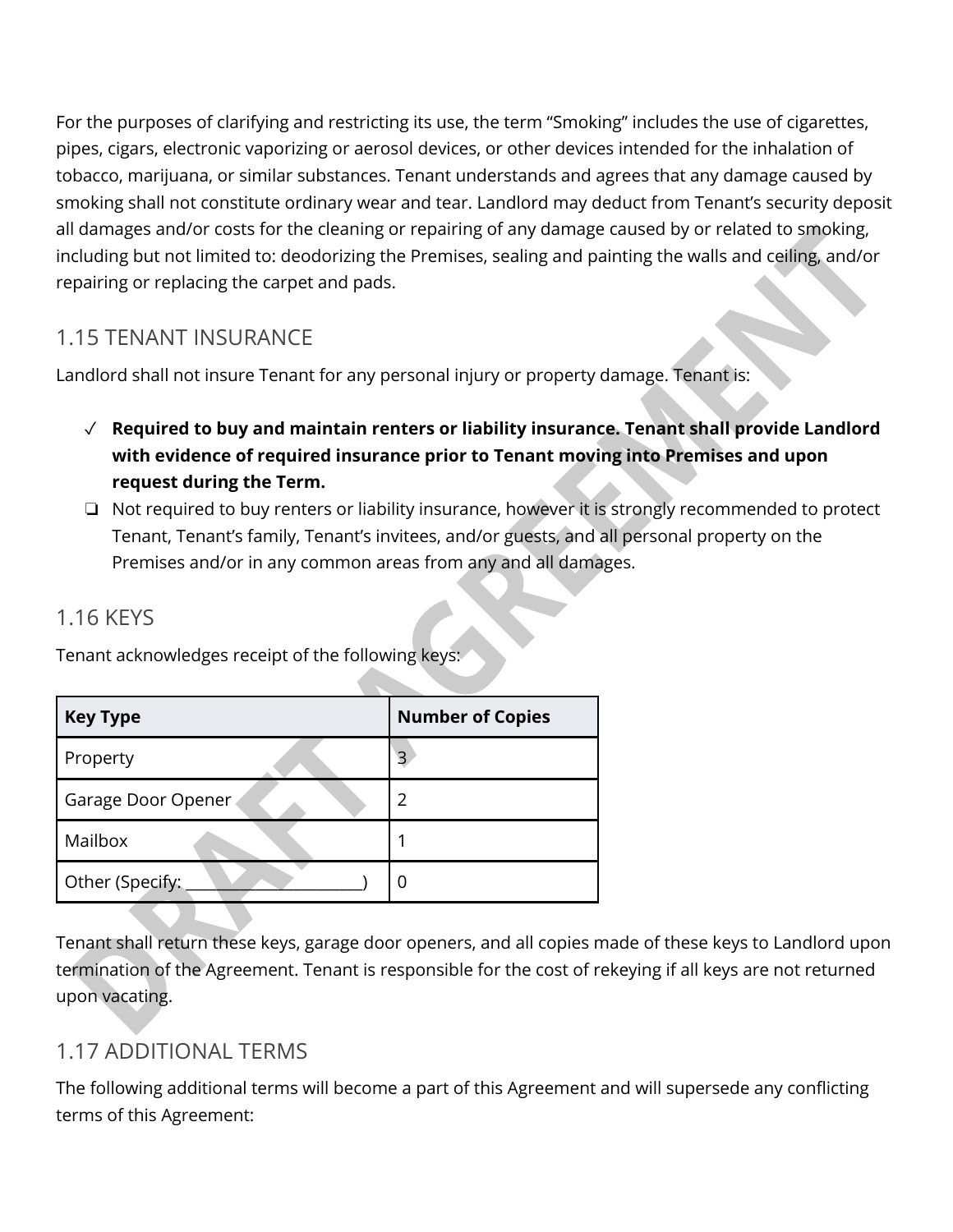#### **Additional terms:**

Any additional language you add will appear here. You have up to 10,000 characters.

**For consideration of rent payments and adherence to the covenants in this Agreement by the Tenant, the Landlord rents to the Tenant the Premises for the Term.** 

# **2. SPECIAL PROVISIONS**

#### THE PARTIES FURTHER AGREE TO THE FOLLOWING SPECIAL PROVISIONS:

#### 2.1 LATE RENT

Rent is due in full on or before 5 p.m. on the first day of each and every month during the Term, regardless of whether that day is a Saturday, Sunday, or Holiday. If rent is not received on or before 5 p.m. on the 5th (fifth) day of each month, a late fee equal to the lesser of 5% (five percent) of the unpaid rent amount, or \$50.00 (fifty dollars) will be charged. All late fees shall be deemed additional rent for the rental month, and shall be paid and collected as such. It is agreed the amount of late fees is a reasonable estimate of probable actual damages, that such damages would result from Tenant's late payment, and that such damages are uncertain and difficult to ascertain.

#### 2.2 BAD CHECKS / NSF FEES

If a personal check or ACH draft is returned by Tenant's bank for any reason, a charge of \$25.00 (twentyfive dollars) shall be added to rent for the month, and Tenant shall not be current with rent as long as said charge is not paid. If a rent payment is late, or if Tenant's electronic or personal check is returned due to insufficient funds, uncollected or unpaid, Landlord may require that all subsequent rental payments be made by cashier's check or money order.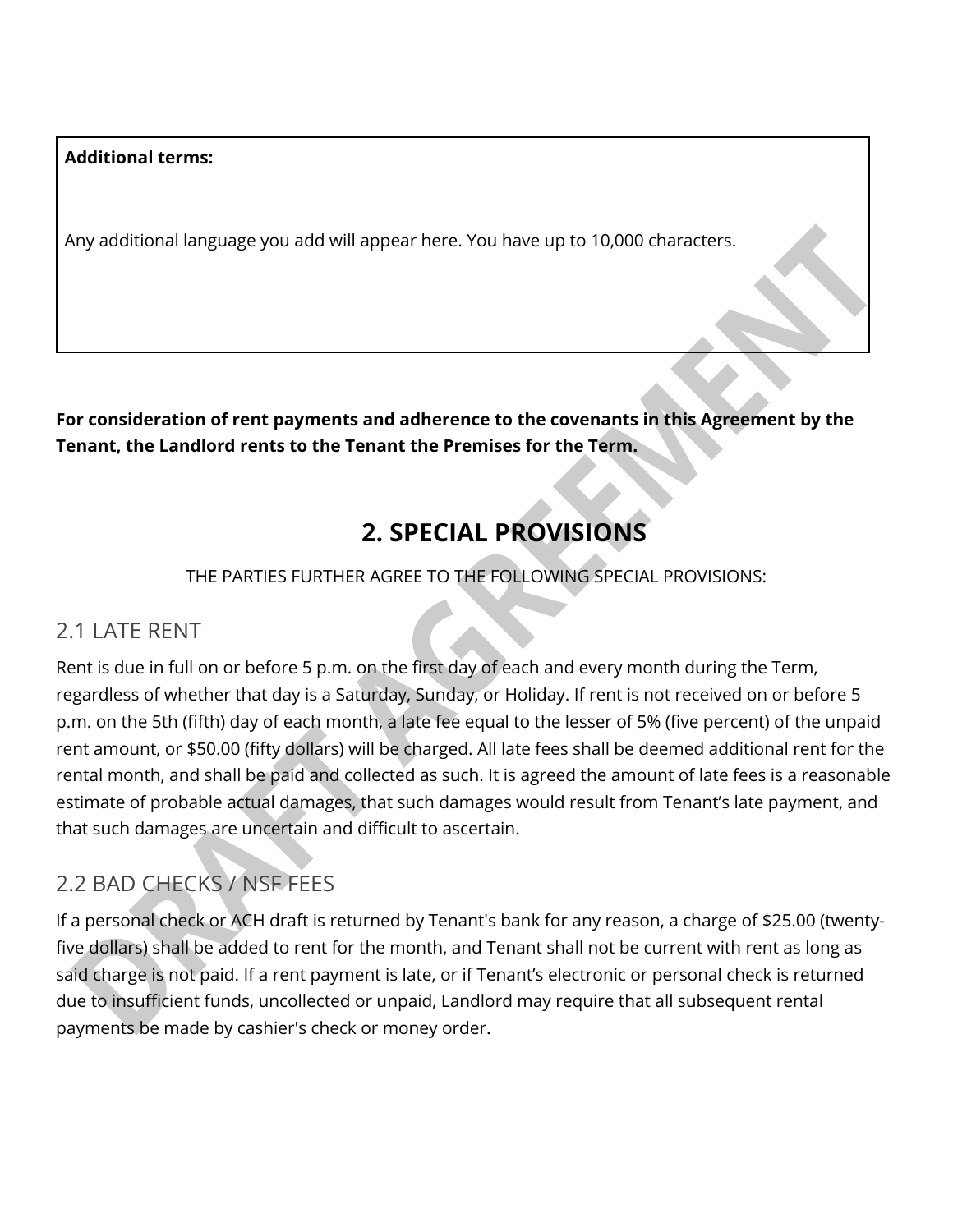### 2.3 NOTICE TO TENANT

Notice to Tenant may be given in accordance with applicable law to the address of the Premises listed above, or to such other place as designated by Tenant in writing as the place for receipt of notices, or, in the absence of such designation, to Tenant's last known address.

### 2.4 SECURITY DEPOSIT PROVISIONS

Upon the due execution of this Agreement, Tenant shall deposit with Landlord a security deposit referenced in Section 1.8. Such deposit shall be returned to Tenant, and less any set-off for unpaid rent, unpaid late fees, unpaid utilities, damages, or any other money owing Landlord, within 21 days, in accordance with the terms of this section and applicable laws. No interest will be paid on security deposit unless required by local law.

### 2.5 USE OF PREMISES / OCCUPANCY LIMITS

The Premises shall be occupied as a residence exclusively by the Tenant and the person(s) named in accordance with Section 1.12. To the extent allowed by applicable law, Tenant shall comply with any and all laws, ordinances, rules, and orders of any and all governmental or quasi-governmental authorities affecting the upkeep, use, occupancy, and preservation of the Premises. To the extent allowed by applicable law, Tenant shall indemnify Landlord against, and reimburse Landlord for, any fines, charges, damages, costs, or fees, including reasonable attorney fees, incurred or paid by Landlord as a result of any noncompliance of the occupancy limits by Tenant.

### 2.6 CONDITION OF PREMISES

Tenant acknowledges that prior to occupying the Premises, Tenant has examined the Premises and is satisfied with the condition, subject to those items specifically stated on the Property Condition Report (or like-titled document). By accepting possession of the Premises, Tenant acknowledges and agrees that no repairs or cleaning are required or requested. Tenant agrees and accepts the Premises "As Is" condition except for conditions causing the premises to be untenantable under California Civil Code 1941.

## 2.7 NOTIFICATION OF BUILDING PROBLEMS OR REPAIRS NEEDED

**Tenant shall keep the Premises in good order and condition, and immediately pay for any repairs caused by Tenant's negligence or misuse, or that of their guests**. Tenant agrees to notify Landlord immediately upon first discovering any repairs or maintenance needed, or signs of serious building problems, including but not limited to: a crack in the foundation, a tilting porch, a crack in the plaster or stucco, moisture in the ceiling, buckling sheetrock or siding, a leaky roof, a spongy floor, any leaking or running water, appliance malfunction, and/or electrical shorting or sparks. Failure to report a problem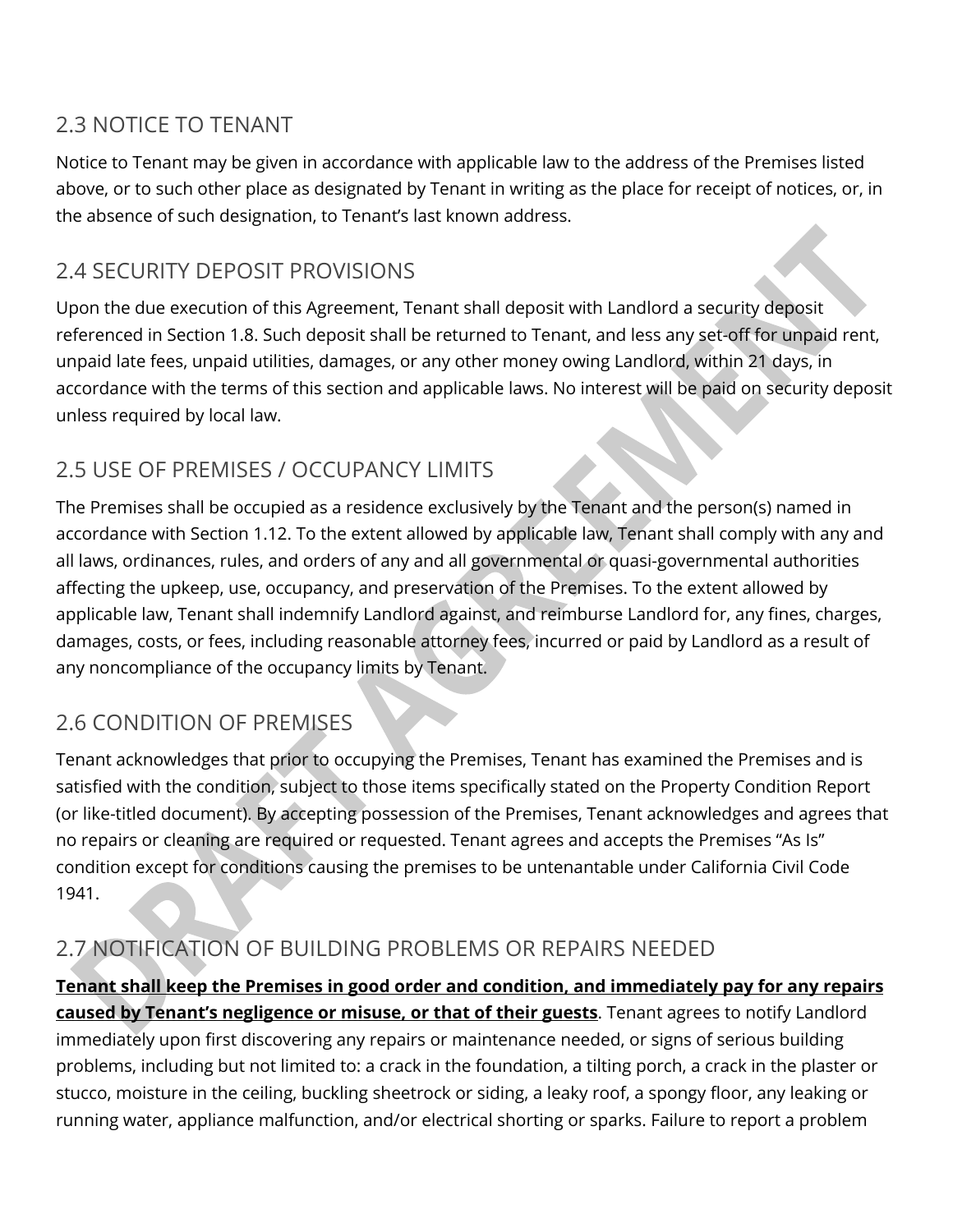may create a situation where the Tenant will be liable for damages due to the problem not being addressed sooner. Notwithstanding anything to the contrary in this Agreement, Landlord will pay for repairs of conditions that materially affect the health or safety of an ordinary resident (i.e., dangerous or hazardous conditions).

### 2.8 ENTRY / ACCESS TO PREMISES BY LANDLORD

Landlord may enter the Premises only in the following cases:

- 1. In case of emergency.
- 2. To make necessary or agreed repairs, decorations, alterations or improvements, supply necessary or agreed services, or exhibit the dwelling unit to prospective or actual purchasers, mortgagees, tenants, workers, or contractors, or to make an inspection pursuant to California Civil Code, Section 1950.5 (f).
- 3. When the tenant has abandoned or surrendered the premises.

Landlord shall give Tenant reasonable notice in writing of his or her intent to enter and enter only during normal business hours. The notice shall include the date, approximate time, and purpose of the entry. The notice may be personally delivered to the tenant, left with someone of a suitable age and discretion at the premises, or, left on, near, or under the usual entry door of the premises in a manner in which a reasonable person would discover the notice. Twenty-four hours shall be presumed to be reasonable notice in absence of evidence to the contrary. The notice may be mailed to Tenant. Mailing of the notice at least six days prior to an intended entry is presumed reasonable notice in the absence of evidence to the contrary.

Except in cases of emergency, or when Tenant has abandoned or surrendered the Premises, entry may not be made during other than normal business hours unless Tenant consents to an entry during other than normal business hours at the time of entry. Landlord may not abuse the right of access or use it to harass the tenant.

Tenant and Landlord may agree orally to an entry to make agreed repairs or supply agreed services. The agreement shall include the date and approximate time of the entry, which shall be within one week of the agreement.

No notice of entry is required in the following scenarios:

- 1. To respond to an emergency.
- 2. If Tenant is present and consents to the entry at the time of entry.
- 3. After Tenant has abandoned or surrendered the unit.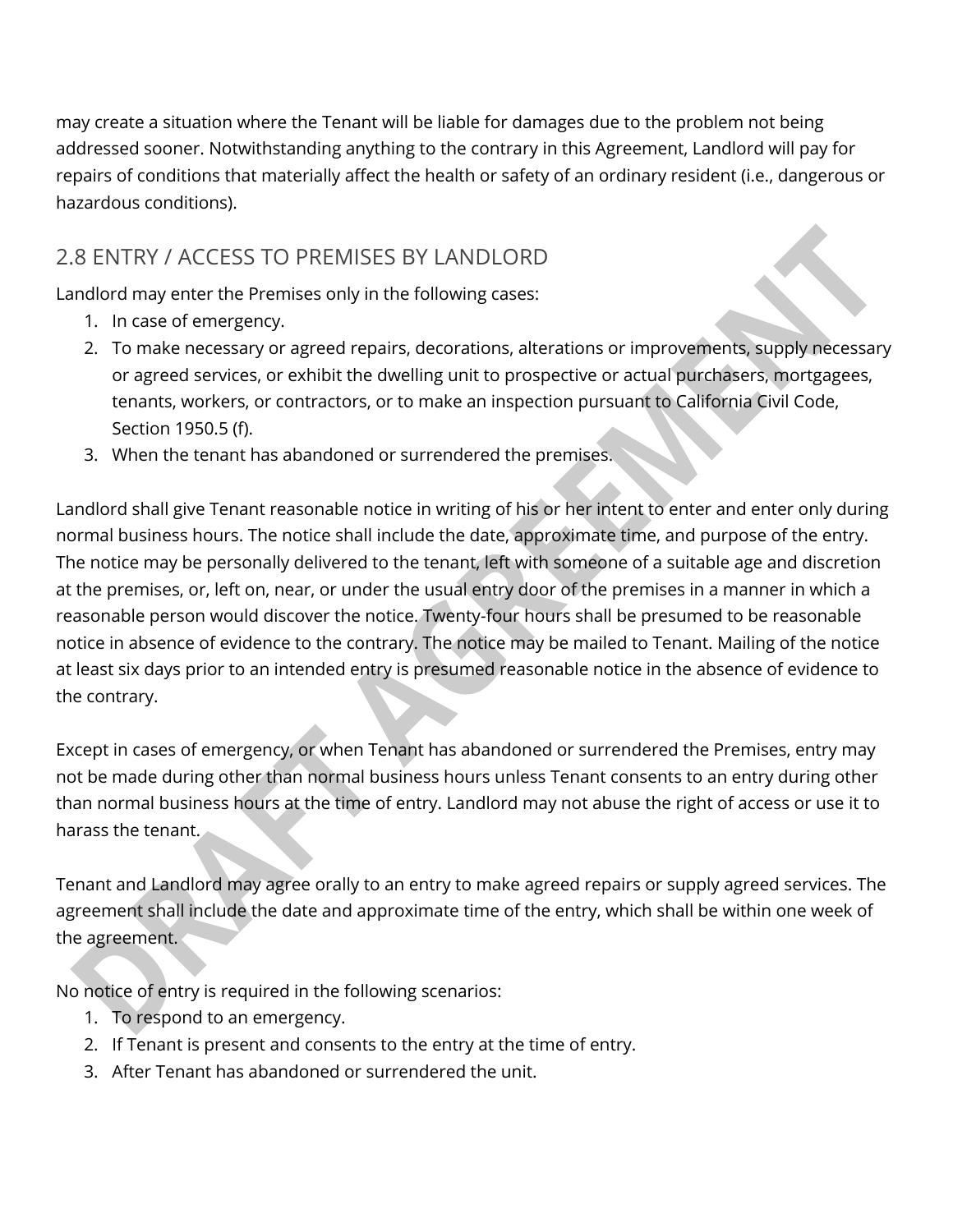## 2.9 NOTICE OF ENTRY RELATING TO SALE OF PROPERTY

If Landlord is intending to enter Premises, and the purpose of the entry is to exhibit the dwelling unit to prospective or actual purchasers, the notice to Tenant may be given orally, in person or by telephone, if Landlord, or his or her agent, has notified Tenant in writing within 120 days of the oral notice that the property is for sale and that Landlord or Landlord's agent may contact Tenant orally for the purpose described above. Twenty-four hours is presumed reasonable notice in the absence of evidence to the contrary. The notice shall include the date, approximate time, and purpose of the entry. At the time of entry, Landlord or Landlord's agent shall leave written evidence of the entry inside the unit.

## 2.10 FAIR HOUSING

Civil rights laws of the United States and California prohibit housing discrimination on the basis of race, color, religion, sex, gender, gender identity, gender expression, sexual orientation, marital status, national origin, ancestry, familial status, age (40 or over), arbitrary characteristics, source of income, disability, veteran or military status, or genetic information of that person, or other protected class. All parties to this Agreement shall act according to said law. In accordance with fair-housing laws, Landlord will make reasonable accommodations to the rules, policies, practices, or services.

# 2.11 DAMAGE TO PREMISES

In the event the Premises are destroyed or rendered wholly untenable by fire, storm, or other casualty not caused by the negligence of Tenant, this Agreement shall terminate from such time except for the purpose of enforcing rights that may have then accrued hereunder. The rental provided for herein shall then be accounted for by and between Landlord and Tenant up to the time of such injury or destruction of the Premises, Tenant paying rentals up to such date and Landlord refunding rentals collected beyond such date. Should a portion of the Premises thereby be rendered untenable, the Landlord shall have the option of either repairing such injured or damaged portion or terminating this Agreement. In the event that Landlord exercises its right to repair such untenable portion, the rental shall abate in the proportion that the injured parts bears to the whole Premises, and such part so injured shall be restored by Landlord as speedily as practicable, after which the full rent shall recommence and the Agreement continue according to its terms.

# 2.12 SECURITY DEVICES AND EXTERIOR DOOR LOCKS

Landlord and Tenant agree that the dead bolt lock(s), window security, and security locking devices at the Premises are in compliance with California Civil Code, Section 1941.3. Tenant shall not add or change any lock, locking device, bolt or latch on the Premises without the express written consent of Landlord. All notices or requests by Tenant for rekeying, changing, installing, repairing, or replacing security devices must be in writing. Installation of additional security devices or additional rekeying or replacement of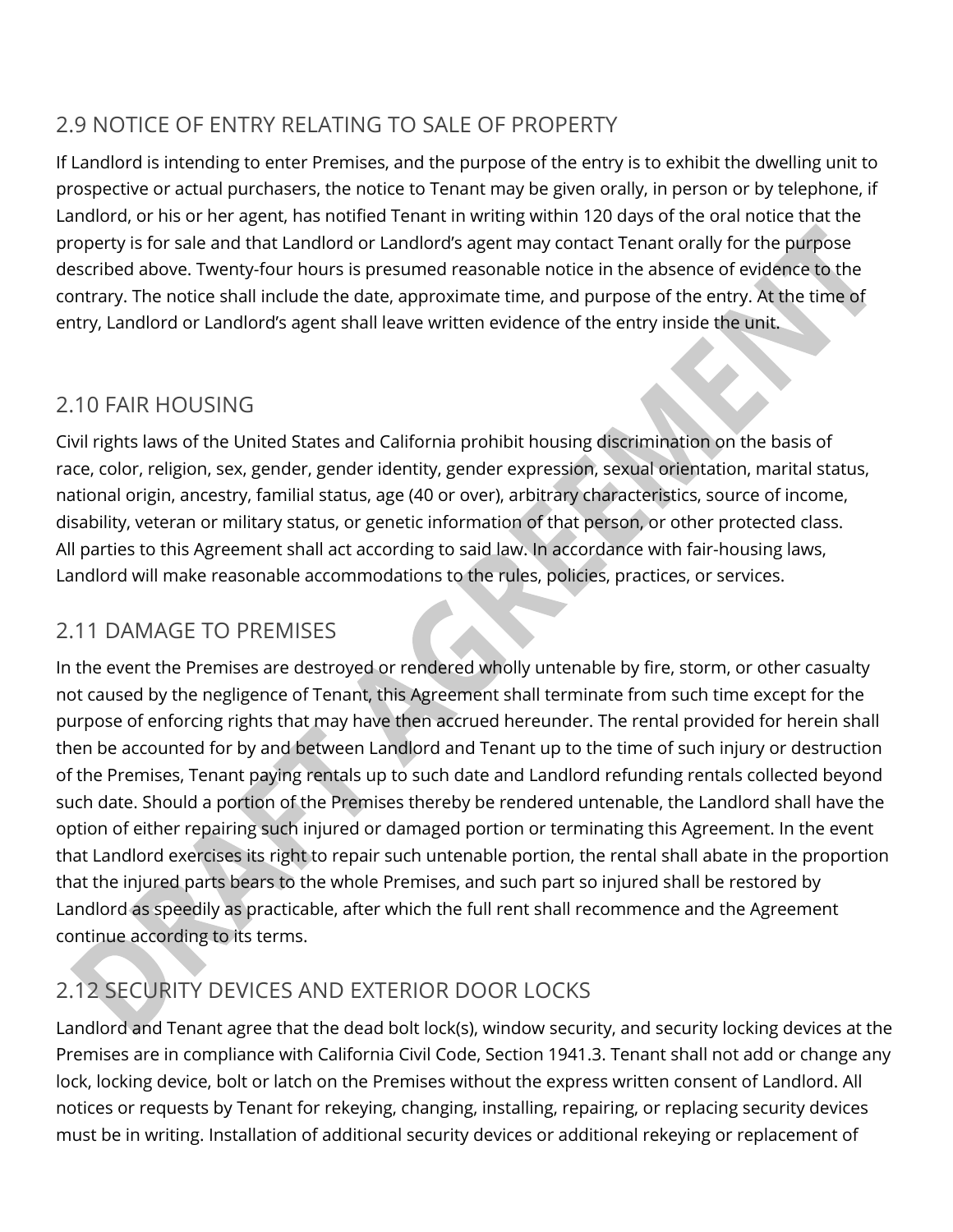security devices desired by Tenant will be paid by Tenant in advance, and may only be installed by Landlord or Landlord's contractors after receiving a written request from Tenant. Tenant shall be responsible for notifying the Landlord when Tenant becomes aware of an inoperable dead bolt lock or window security or locking device at the Premises. Landlord shall not be liable for a violation of California Civil Code, Section 1941.3 unless he or she fails to correct the violation within a reasonable time after he or she either has actual notice of a deficiency or receives notice of a deficiency.

# 2.13 UTILITIES AND SERVICES

Landlord is not responsible for any discomfort, inconvenience, or damage of any kind caused by the interruption or failure of any services. Landlord is not responsible for outages or lapses caused by outside providers or for Tenant's use thereof. Any billing methods described herein may be changed by Landlord by providing Tenant with 30 days prior written notice, or by the minimum number of days as required by state and/or local law(s) (whichever is shorter), and Tenant acknowledges that in certain situations it is necessary to make a change to the billing method.

# 2.14 SMOKE / CARBON MONOXIDE DETECTORS

Smoke and carbon monoxide (if applicable) detectors (hereinafter referred to collectively as "detectors") have been installed at the Premises. Upon commencement of this Rental Agreement, Landlord and Tenant have verified that the detectors in the Dwelling Unit are in good working order. Tenant agrees to keep the detectors operational at all times and take no measures to render them non-operational or to diminish their effectiveness. Tenant agrees to perform the manufacturer's recommended test on detectors and to report the failure of any such test, or any other apparent malfunction of the detectors to Manager immediately upon discovery in writing. Tenant acknowledges that the detectors may be battery operated and agrees to replace the batteries, at Tenant's expense, promptly, as needed, for the duration of their stay at the Premises.

# 2.15 REGISTERED SEX OFFENDER NOTICE

Notice: Pursuant to Section 290.46 of the Penal Code, information about specified registered sex offenders is made available to the public via an Internet Web site maintained by the Department of Justice at www.meganslaw.ca.gov. Depending on an offender's criminal history, this information will include either the address at which the offender resides or the community of residence and ZIP Code in which the offender resides.

# 2.16 NOTICE TO TERMINATE FOR PERIODS 1 YEAR OR LONGER

In the event that Tenant has resided at the Premises for one year or more, then, prior to terminating a month-to-month tenancy, Landlord shall provide Tenant with written notice at least 60 days prior to the proposed date of termination.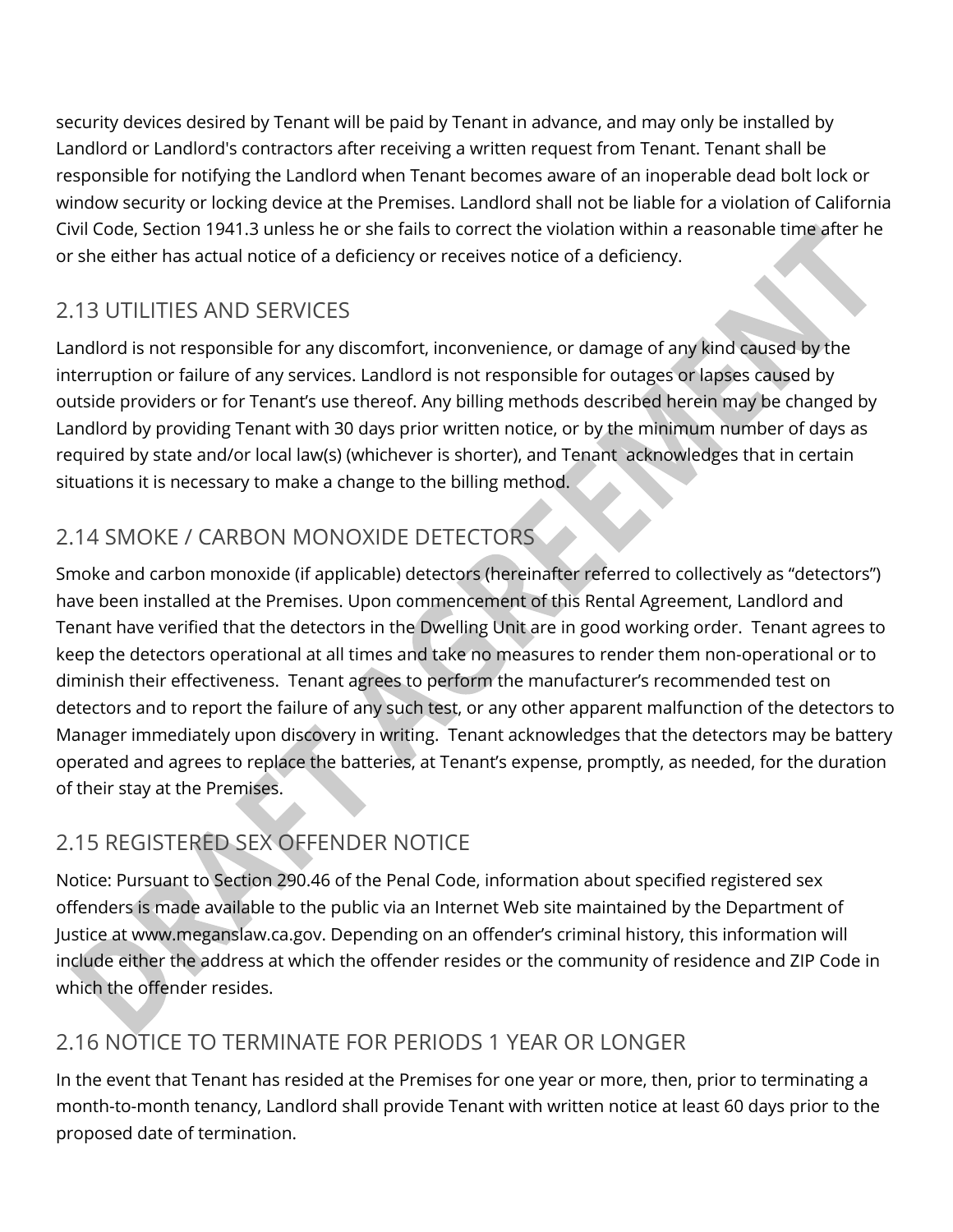#### 2.17 WATERBEDS

Tenant shall not use or have waterbeds, or other liquid-filled furniture, on the Premises without prior written permission of Landlord. Such written permission shall not be withheld by Landlord, so long as Tenant meets their obligations under California Civil Code, Section 1940.5, including, but not limited to, obtaining a valid waterbed insurance policy and increasing the security deposit in an amount equal to one-half of one month's rent.

# **3. GENERAL PROVISIONS**

THE PARTIES FURTHER AGREE TO THE FOLLOWING GENERAL PROVISIONS:

#### 3.1 ASSIGNMENT AND SUBLETTING

Tenant shall not assign this Agreement, or sublet or grant any license to use the Premises or any part thereof without the prior written consent of Landlord. Consent by Landlord to one such assignment, subletting, or license shall not be deemed to be consent to any subsequent assignment, subletting, or license. An assignment, subletting, or license without the prior written consent of Landlord or an assignment or subletting by operation of law shall be absolutely null and void and shall, at Landlord's option, terminate this Agreement.

#### 3.2 ALTERATIONS AND IMPROVEMENTS

Tenant shall make no alterations to the buildings on the Premises or construct any building, or make any other improvements (including painting of any kind) on the Premises without the prior written consent of Landlord. Any and all alterations, changes, and/or improvements built, constructed, or placed on the Premises by Tenant shall, unless otherwise provided by written agreement between Landlord and Tenant, be and become the property of Landlord, and remain on the Premises at the expiration of this Agreement. Notwithstanding the foregoing, the Landlord may require the Tenant at Tenant's sole cost and expense, to remove such improvements at the expiration of this Agreement and return the Premises to its original condition at the commencement of the Agreement.

## 3.3 HAZARDOUS MATERIALS

Tenant shall not keep on the Premises any item of a dangerous, flammable, or explosive character that might unreasonably increase the danger of fire or explosion on the Premises, or that might be considered hazardous or extra hazardous by any responsible insurance company.

### 3.4 MOLD AND MILDEW DISCLOSURE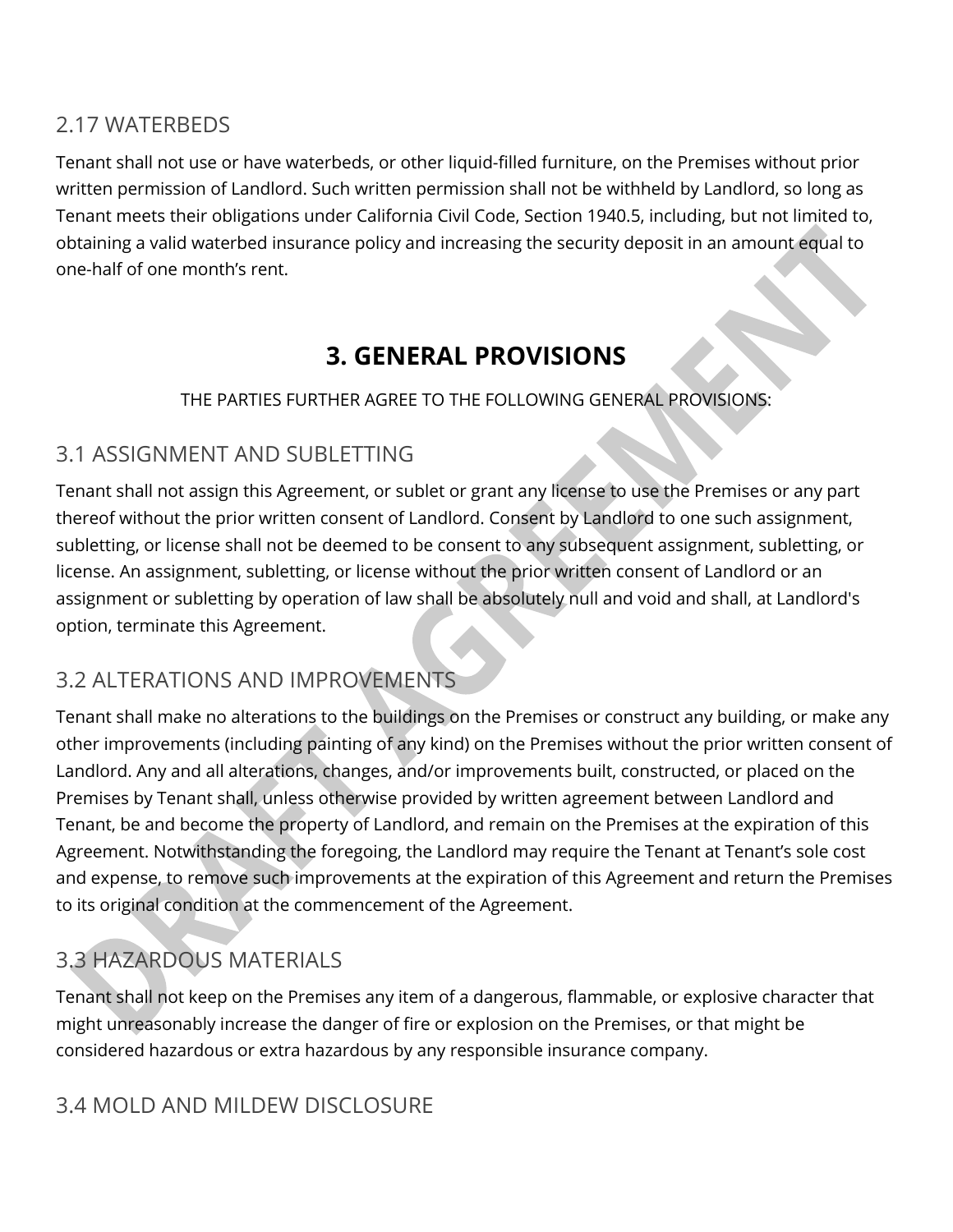Prior to commencement of the Term of said Agreement, Landlord and Tenant have visually inspected the Premises and observed no visible mold or mildew, obvious water leaks, or presence of excess moisture conducive to mold growth, unless expressly noted on the Condition of Premises (or like-titled document). Landlord is not representing that a significant mold problem exists or does not exist on the property, as such a determination may only be made by a qualified inspector. Tenant agrees that it is their responsibility to hire a qualified inspector to determine if a significant mold problem exists or does not exist on the property. Tenant further acknowledges and agrees that Landlord, who has provided this section, is not liable for any action based on the presence of or propensity for mold in the property. Instead, Tenant must promptly notify Landlord in writing of a condition that poses a hazard to property, health, or safety. Landlord will take appropriate action to comply with applicable law, subject to any exceptions for natural disasters and other casualty losses.

# 3.5 LEAD-BASED PAINT DISCLOSURE AND WARNING STATEMENT

Housing built prior to 1978 may contain lead-based paint. Lead from paint, paint chips, and dust can pose health hazards if not managed properly. Lead exposures are especially harmful to children and pregnant women. Before renting pre-1978 housing, Landlord must disclose any known presence of lead-based paint, lead-based paint hazards, and/or records or reports of lead-based paint in the dwelling. Tenant must also receive a federally-approved pamphlet on lead poisoning prevention.

### 3.6 MODIFICATION

This Agreement shall not be modified, changed, altered, or amended in any way except through a written amendment signed by all of the parties hereto.

# 3.7 CREDIT REPORTING DISCLOSURE

Tenant is hereby notified that a negative credit report statement may be submitted to a credit reporting agency if Tenant fails to fulfill the terms of this Agreement.

# 3.8 MILITARY PERSONNEL CLAUSE / FAMILY VIOLENCE / SEX OFFENSES OR **STALKING**

Tenant may terminate Agreement if they enlist or are drafted or commissioned in the U.S. Armed Forces. Tenant also may terminate the Agreement Contract if:

- 1. Tenant is (i) a member of the U.S. Armed Forces or reserves on active duty or (ii) a member of the National Guard called to active duty for more than 30 days in response to a national emergency declared by the President;
- 2. Tenant (i) receives orders for permanent change-of-station, (ii) receives orders to deploy with a military unit or as an individual in support of a military operation for 90 days or more, (iii) is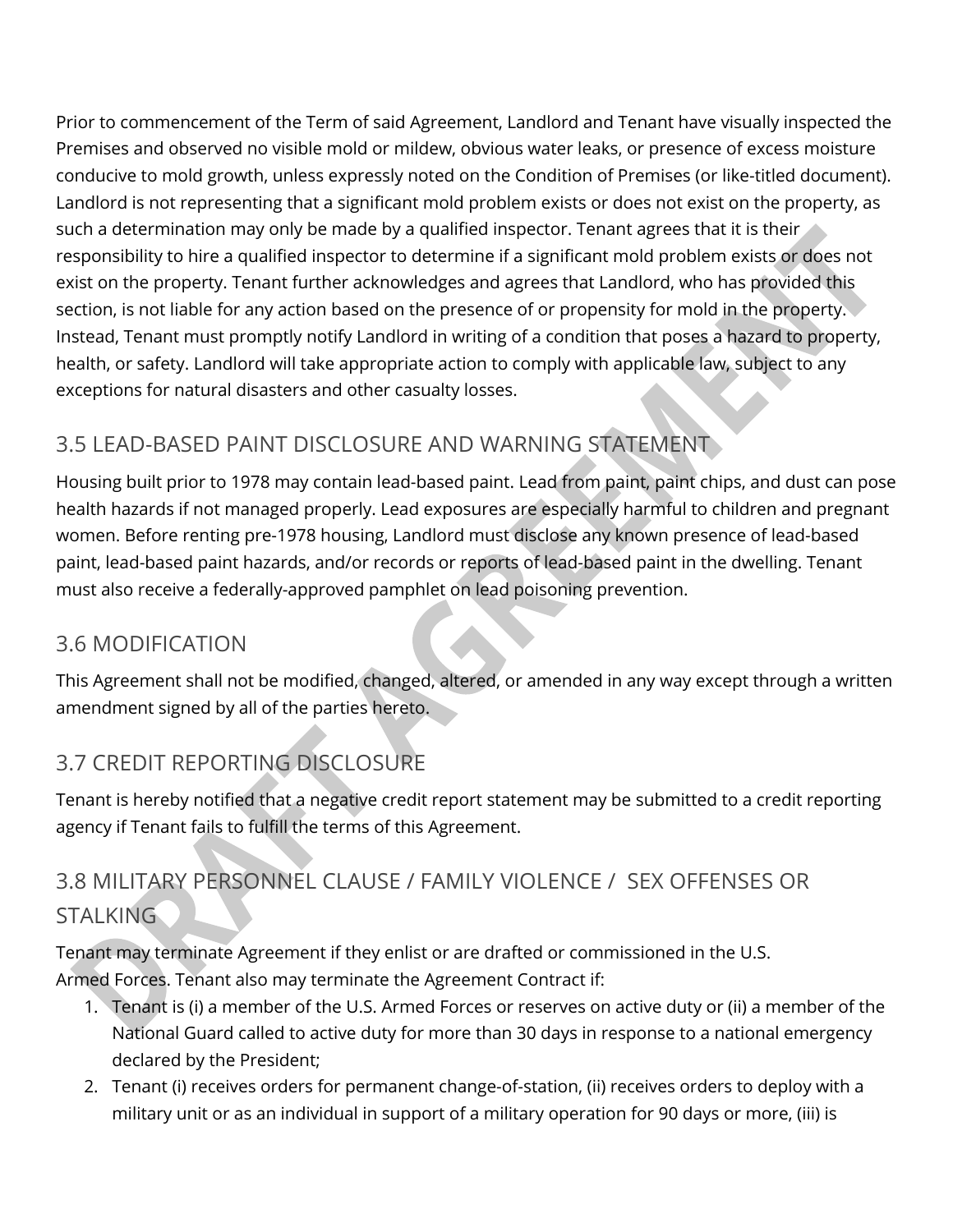relieved or released from active duty.

After Tenant delivers to Landlord written termination notice, the Agreement will be terminated under this military clause 30 days after the date on which the next rental payment is due. Tenant must furnish to Landlord a copy of the military orders, such as permanent change-of-station orders, call-up orders, or deployment orders. Military permission for base housing doesn't constitute a permanent change-ofstation order. For the purposes of this Agreement Contract, orders described above will only release the resident who qualifies under (1) and (2) above and receives the orders during the Agreement term, as well as such resident's spouse or legal dependents living in the resident's household. A co-resident who is not Tenant's spouse or dependent cannot terminate under this military clause. **Tenants may have special statutory rights to terminate the Lease or Agreement early in certain situations involving family violence or a military deployment or transfer, or certain sexual offenses or stalking.** 

# 3.9 MATERIALITY OF APPLICATION TO RENT

All representations made by Tenant on the Application to Rent (or like-titled document) are material to the grant of this Agreement, and the Agreement is granted only on the condition of the truthfulness and accuracy of said representations. If a failure to disclose or lack of truthfulness is discovered on said Application, Landlord may deem Tenant to be in breach of this Agreement and shall be good cause for termination.

## 3.10 SUBORDINATION OF LEASE

This Agreement and Tenant's interest hereunder are, and shall be, subordinate, junior, and inferior to any and all mortgages, liens, or encumbrances now or hereafter placed on the Premises by Landlord, all advances made under any such mortgages, liens, or encumbrances (including, but not limited to, future advances), the interest payable on such mortgages, liens, or encumbrances and any and all renewals, extensions, or modifications of such mortgages, liens, or encumbrances.

# 3.11 CHOICE OF LAW

THIS AGREEMENT SHALL BE GOVERNED BY AND CONSTRUED IN ACCORDANCE WITH THE LAWS OF THE STATE OF CALIFORNIA. All parties to this agreement, including Third Party Guarantors, if any, expressly consent to the venue of the courts of the county in which the Premises is located.

# 3.12 SURRENDER OF PREMISES

Upon the expiration of the term hereof, Tenant shall surrender the Premises in as good a state and condition as they were at the commencement of this Agreement, reasonable use and wear and tear thereof excepted. For purposes of this Agreement, Tenant has "surrendered" the Premises when: (i) the move-out date has passed and no one is living in the Premises in Landlord's reasonable judgment; or (ii)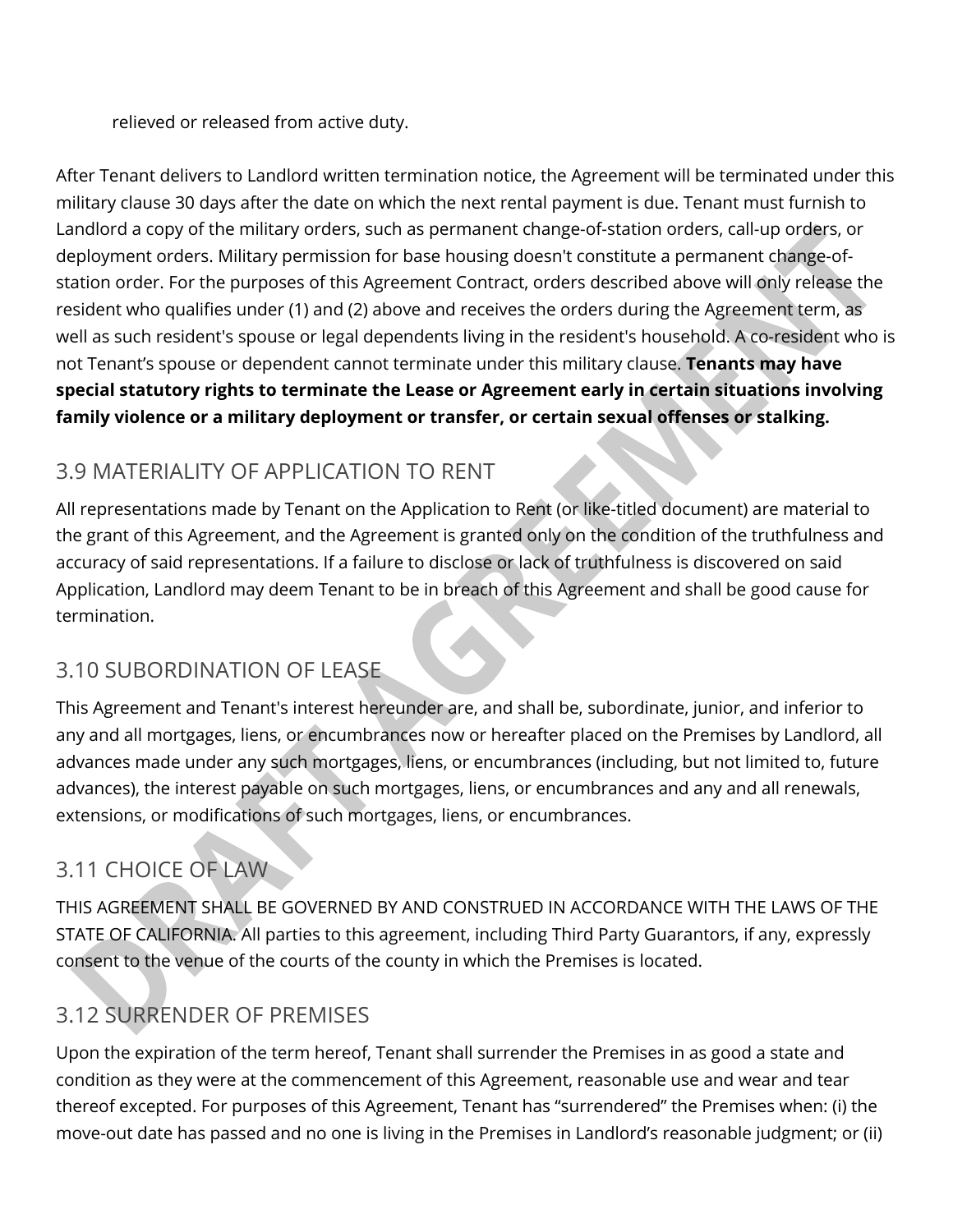the keys and access devices listed in this Agreement have been turned in to Landlord, whichever happens first. Surrender, abandonment, or judicial eviction ends Tenant's right of possession for all purposes, and gives Landlord the immediate right to clean up, make repairs in, and relet the Premises; determine any security deposit deductions; and remove property left in the Premises.

# 3.13 QUIET ENJOYMENT

Tenant, upon payment of all of the sums referred to herein as being payable by Tenant, and Tenant's performance of all Tenant's agreements contained herein, and Tenant's observance of all rules and regulations, shall and may peacefully and quietly have, hold, and enjoy said Premises for the term hereof.

### 3.14 COMPLIANCE WITH LAWS

Tenant shall not violate any law or ordinance (federal, state, or local), or commit or permit any waste or nuisance in or about the Premises, or in any way annoy any other person residing within 300 (three hundred) feet of the Premises. Such actions shall be a material and irreparable violation of the Agreement and good cause for termination of Agreement.

# 3.15 ABANDONMENT

If at any time during the term of this Agreement Tenant abandons the Premises in accordance with California Code Section 1951.3, Landlord may, at Landlord's option, obtain possession of the Premises in the manner provided by law. Landlord may hold Tenant liable for any difference between the rent that would have been payable under this Agreement during the balance of the unexpired term, if this Agreement had continued in force, and the net rent for such period realized by Landlord by means of reletting. If Landlord's right of reentry is exercised following abandonment of the Premises by Tenant, then Landlord shall consider any personal property belonging to Tenant and left on the Premises to also have been abandoned, in which case Landlord may dispose of all such personal property in accordance with California Civil Code, Sections 1984 and 1985.

## 3.16 NO REPRESENTATIONS

Tenant acknowledges that Landlord has not made any representations, written or oral, concerning the safety of the community or the effectiveness or operability of any security devices or security measures. Tenant acknowledges that Landlord does not warrant or guarantee the safety or security of Tenant or his or her guests or invitees against the criminal or wrongful acts of third parties. Each Tenant, guest, and invitee is responsible for protecting his or her own person and property.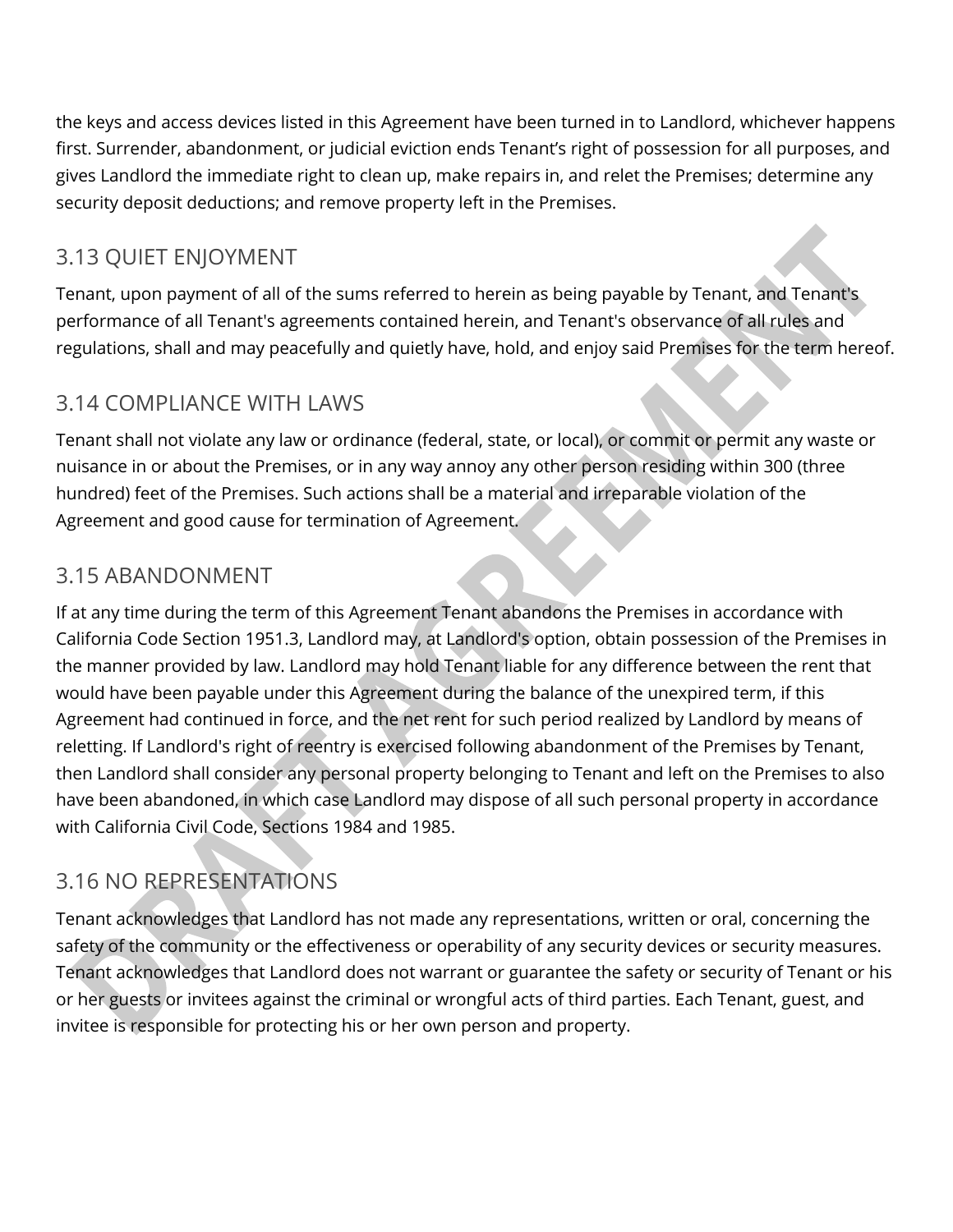# 3.17 ATTORNEY / COLLECTION FEES

To the extent allowed under applicable law, should it become necessary for Landlord to employ an attorney to enforce any of the conditions or covenants hereof, or a collection company to recover any financial loss, including the collection of rentals or gaining possession of the Premises, Tenant agrees to pay all related legal and/or collection expenses so incurred.

#### 3.18 SEVERABILITY

If any provision of this Agreement or the application thereof shall, for any and to any extent, be invalid or unenforceable, neither the remainder of this Agreement nor the application of the provision to other persons, entities, or circumstances shall be affected thereby, but instead shall be enforced to the maximum extent permitted by law.

#### 3.19 TIME

Time is of the essence to the terms of this agreement.

### 3.20 INDEMNIFICATION

To the maximum extent permitted under applicable law, Landlord shall not be liable for any damage or injury of or to the Tenant, Tenant's family, guests, invitees, agents, or employees, or to any person entering the Premises or the building of which the Premises are a part or to goods or equipment, or in the structure or equipment of the structure of which the Premises are a part, and Tenant hereby agrees to indemnify, defend, and hold Landlord harmless from any and all claims or assertions of every kind and nature.

## 3.21 DESCRIPTIVE HEADINGS

The descriptive headings used herein are for convenience of reference only, and they are not intended to have any effect whatsoever in determining the rights or obligations of the Landlord or Tenant.

## 3.22 NON WAIVER

No indulgence, waiver, election, or non-election by Landlord under this Agreement shall affect Tenant's duties and liabilities hereunder.

# 3.23 ENTIRE AGREEMENT

The foregoing Agreement constitutes the entire agreement between the parties and supersedes any online, oral, or written representations or agreements that may have been made by either party. Further,